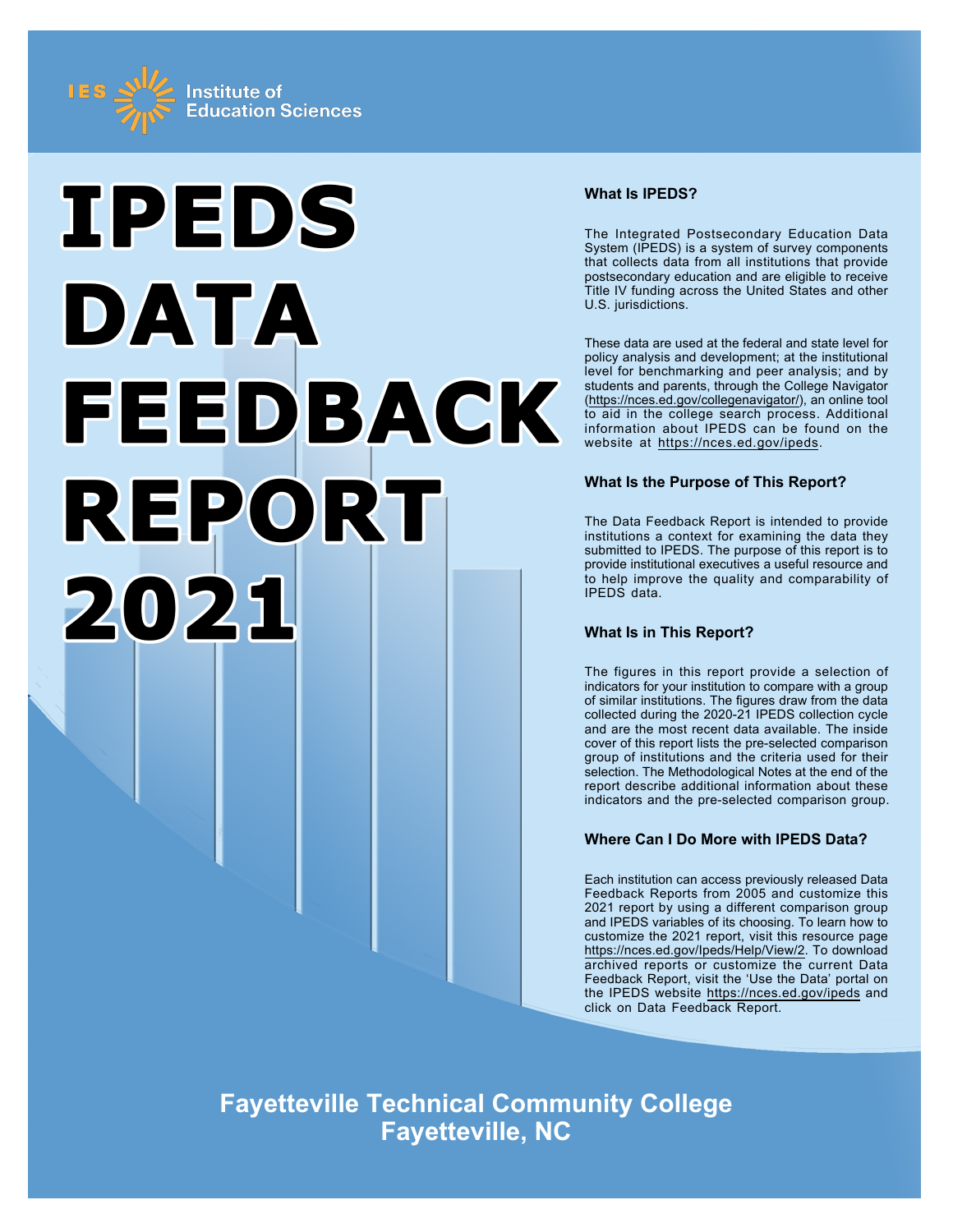# **COMPARISON GROUP**

Comparison group data are included to provide a context for interpreting your institution's indicators. If your institution did not define a custom comparison group for this report by July 15, 2021 NCES selected a comparison group for you. (In this case, the characteristics used to define the comparison group appears below.) The customized Data Feedback Report function available at<https://nces.ed.gov/ipeds/use-the-data/> can be used to reproduce the figures in this report using different peer groups.

Using some of your institution's characteristics, a group of comparison institutions was selected for you. The characteristics include Associate's Colleges: Mixed Transfer/Career & Technical-Mixed Traditional/Nontraditional, public and enrollment of a similar size. This comparison group includes the following 31 institutions:

- Camden County College (Blackwood, NJ)
- Central Carolina Community College (Sanford, NC)
- City College of San Francisco (San Francisco, CA)
- Coastal Alabama Community College (Bay Minette, AL)
- Community College of Allegheny County (Pittsburgh, PA)
- Contra Costa College (San Pablo, CA)
- Cuyahoga Community College District (Cleveland, OH)
- Durham Technical Community College (Durham, NC)
- East Los Angeles College (Monterey Park, CA)
- Elgin Community College (Elgin, IL)
- Evergreen Valley College (San Jose, CA)
- Fresno City College (Fresno, CA)
- Hudson Valley Community College (Troy, NY) J Sargeant Reynolds Community College (Richmond, VA)
- Joliet Junior College (Joliet, IL)
- Kapiolani Community College (Honolulu, HI)
- 
- Laney College (Oakland, CA)
- Lehigh Carbon Community College (Schnecksville, PA)
- Linn-Benton Community College (Albany, OR)
- Macomb Community College (Warren, MI)
- Montgomery County Community College (Blue Bell, PA)
- New Mexico State University-Dona Ana (Las Cruces, NM)
- Pearl River Community College (Poplarville, MS)
- Phoenix College (Phoenix, AZ)
- Pitt Community College (Winterville, NC)
- Saint Paul College (Saint Paul, MN)
- San Diego Miramar College (San Diego, CA)
- San Jose City College (San Jose, CA)
- South Plains College (Levelland, TX)
- Southern Maine Community College (South Portland, ME)
- Thomas Nelson Community College (Hampton, VA)

#### **The figures in this report have been organized and ordered into the following topic areas:**

| <b>Topic Area</b>                                    | <b>Figures</b>                        | Pages         |
|------------------------------------------------------|---------------------------------------|---------------|
| 1) Admissions (only for non-open-admissions schools) | [No charts applicable]                |               |
| 2) Student Enrollment                                | 1. $2.3$ and $4$                      | 3 and 4       |
| 3) Awards                                            | 5                                     | 4             |
| 4) Charges and Net Price                             | 6 and 7                               | 4             |
| 5) Student Financial Aid                             | 8 and 9                               | 5             |
| 6) Military Benefits*                                | [No charts applicable]                |               |
| 7) Retention and Graduation Rates                    | 10, 11, 12, 13, 14, 15, 16, 17 and 18 | 5, 6, 7 and 8 |
| 8) Finance                                           | 19 and 20                             | 9             |
| 9) Staff                                             | 21 and 22                             | 9 and 10      |
| 10) Libraries*                                       | 23 and 24                             | 10            |

\*These figures only appear in customized Data Feedback Reports (DFRs), which are available through Use the Data portal on the IPEDS website.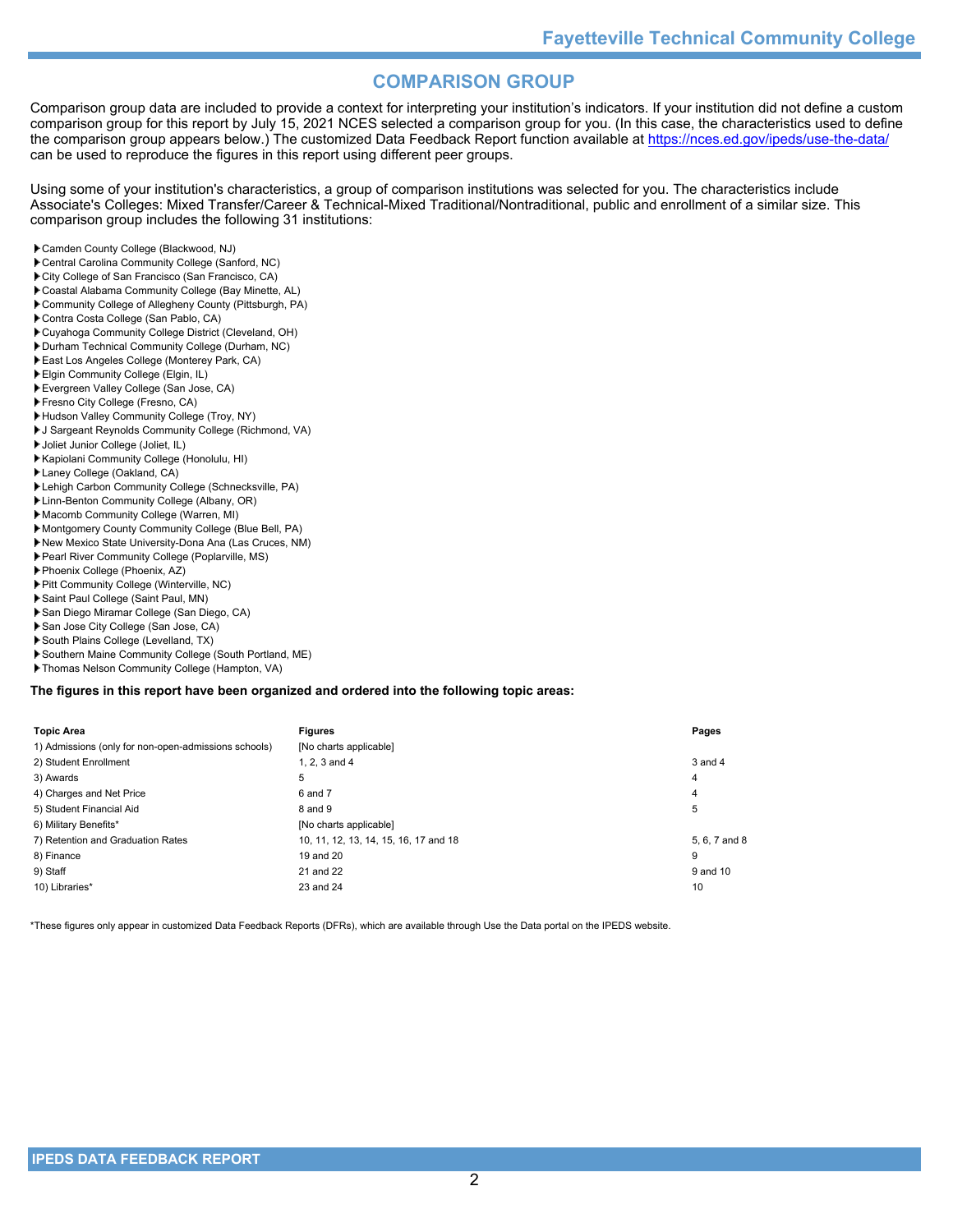



NOTE: For more information about disaggregation of data by race and ethnicity, see the Methodological Notes. Median values for the comparison group will not add to 100%. See 'Use of Median Values for Comparison Group' for how median values are determined. N is the number of institutions in the comparison group. SOURCE: U.S. Department of Education, National Center for Education Statistics, Integrated Postsecondary Education Data System (IPEDS): Spring 2021, Fall Enrollment component.

#### **Figure 2. 12-month FTE enrollment, total unduplicated headcount, full- and part-time undergraduate headcount (2019-20) and total fall enrollment, full-time and part-time undergraduate fall enrollment (Fall 2020)**

# **Figure 3. Percent of students enrolled in distance education courses, by amount of distance education: Fall 2020**



NOTE: For details on calculating full-time equivalent (FTE) enrollment, see Calculating FTE in the Methodological Notes. Total headcount, FTE, and full- and part-time fall enrollment include both undergraduate and postbaccalaureate students, when applicable. N is the number of institutions in the comparison group.

SOURCE: U.S. Department of Education, National Center for Education Statistics, Integrated Postsecondary Education Data System (IPEDS): Fall 2020, 12-month Enrollment component and Spring 2021, Fall Enrollment component.



NOTE: N is the number of institutions in the comparison group.

SOURCE: U.S. Department of Education, National Center for Education Statistics, Integrated Postsecondary Education Data System (IPEDS): Spring 2021, Fall Enrollment component.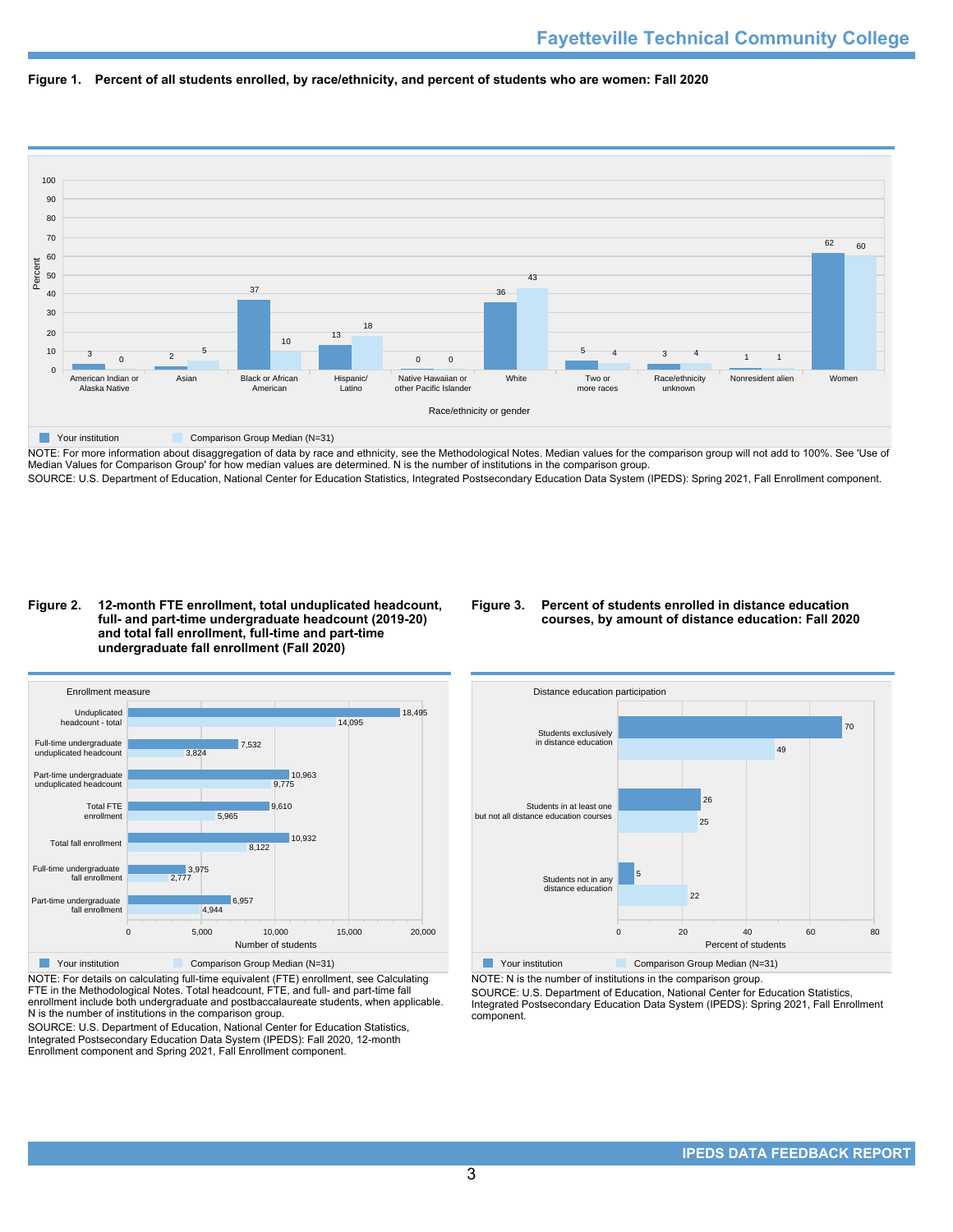**Figure 4. Percent of students enrolled in distance education courses, by amount of distance education and student level: 2019-20**

# Distance education participation 0 10 20 30 40 50 60 70 80 90 100 Percent Students not in any distance education Students in at least one but not all distance education courses Students exclusively in distance education 50 24 30 13 19 63 **The Comparison Group Median (N=31)** Comparison Group Median (N=31)

NOTE: N is the number of institutions in the comparison group. SOURCE: U.S. Department of Education, National Center for Education Statistics, Integrated Postsecondary Education Data System (IPEDS): Fall 2020, 12-month Enrollment component.

#### **Figure 5. Number of subbaccalaureate degrees and certificates awarded, by level: 2019-20**



NOTE: N is the number of institutions in the comparison group. SOURCE: U.S. Department of Education, National Center for Education Statistics, Integrated Postsecondary Education Data System (IPEDS): Fall 2020, Completions component.

#### **Figure 6. Tuition and required fees for full-time, first-time degree/certificate-seeking undergraduates: Academic years 2017-18 to 2020-21**



NOTE: The tuition and required fees shown here are the lowest reported from the categories of in-district, in-state, and out-of-state. N is the number of institutions in the comparison group.

SOURCE: U.S. Department of Education, National Center for Education Statistics, Integrated Postsecondary Education Data System (IPEDS): Fall 2020, Institutional Characteristics component.

#### **Figure 7. Average net price of attendance for full-time, first-time degree/certificate-seeking undergraduate students, who were awarded grant or scholarship aid: 2017-18 to 2019- 20**



NOTE: Average net price is for full-time, first-time degree/certificate-seeking undergraduate students and is generated by subtracting the average amount of federal, state/local government, and institutional grant and scholarship awarded aid from the total cost of attendance. Total cost of attendance is the sum of published tuition and required fees (lower of in-district or in-state for public institutions), books and supplies, and the weighted average of room and board and other expenses. For details, see the Methodological Notes. N is the number of institutions in the comparison group. SOURCE: U.S. Department of Education, National Center for Education Statistics, Integrated Postsecondary Education Data System (IPEDS): Fall 2020, Institutional Characteristics component and Winter 2020-21, Student Financial Aid component.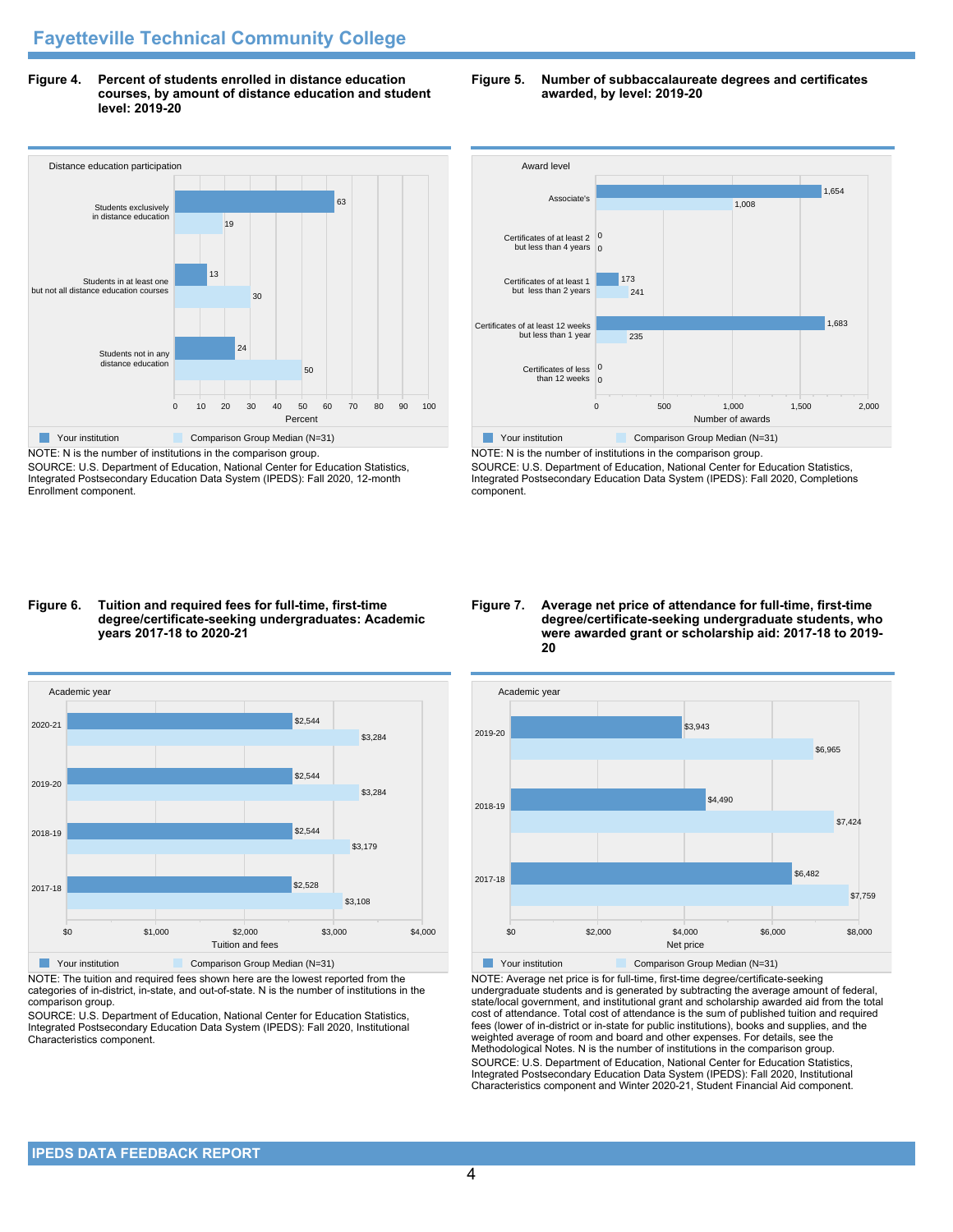# **Fayetteville Technical Community College**

**Figure 8. Percent of full-time, first-time degree/certificate-seeking undergraduate students who were awarded grant or scholarship aid, or loans, by type of aid: 2019-20**



NOTE: Any grant aid above includes grant or scholarship aid awarded from the federal government, state/local government, or the institution. Federal grants include Federal Pell grants and other federal grants. Any loans include federal loans and other loans awarded to students. For details on how students are counted for financial aid reporting, see Cohort Determination in the Methodological Notes. N is the number of institutions in the comparison group.

SOURCE: U.S. Department of Education, National Center for Education Statistics, Integrated Postsecondary Education Data System (IPEDS): Winter 2020-21, Student Financial Aid component.

#### **Figure 10. Retention rates of first-time degree/certificate seeking students, attendance status: Fall 2019 cohort**



NOTE: Retention rates are measured from the fall of first enrollment to the following fall. Academic reporting institutions report retention data for the Fall 2019 cohort of students who are still enrolled as of the institution's official fall reporting date or as of October 15, 2020. Program reporters determine the cohort with enrollment any time between August 1 - October 31, 2019 and retention based on August 1, 2020.

SOURCE: U.S. Department of Education, National Center for Education Statistics, Integrated Postsecondary Education Data System (IPEDS): Spring 2021, Fall Enrollment component.

#### **Figure 9. Average amounts of awarded grant or scholarship aid, or loans awarded to full-time, first-time degree/certificateseeking undergraduate students, by type of aid: 2019-20**



NOTE: Any grant aid above includes grant or scholarship aid awarded from the federal government, state/local government, or the institution. Federal grants include Federal Pell grants and other federal grants. Any loans include federal loans and other loans awarded to students. Average amounts of aid were calculated by dividing the total aid awarded by the unduplicated count of recipients at each institution. N is the number of institutions in the comparison group.

SOURCE: U.S. Department of Education, National Center for Education Statistics, Integrated Postsecondary Education Data System (IPEDS): Winter 2020-21, Student Financial Aid component.

#### **Figure 11. Graduation and transfer-out rates of full-time, first-time degree/certificate-seeking undergraduates within 150% of normal time to program completion: 2017 cohort**



NOTE: Graduation rate cohort includes all full-time, first-time degree/certificate-seeking undergraduate students. Graduation and transfer-out rates are the Student Right-to-Know rates. Only institutions with mission to prepare students to transfer are required to report transfer out. For more details, see the Methodological Notes. N is the number of institutions in the comparison group.

SOURCE: U.S. Department of Education, National Center for Education Statistics, Integrated Postsecondary Education Data System (IPEDS): Winter 2020-21, Graduation Rates component.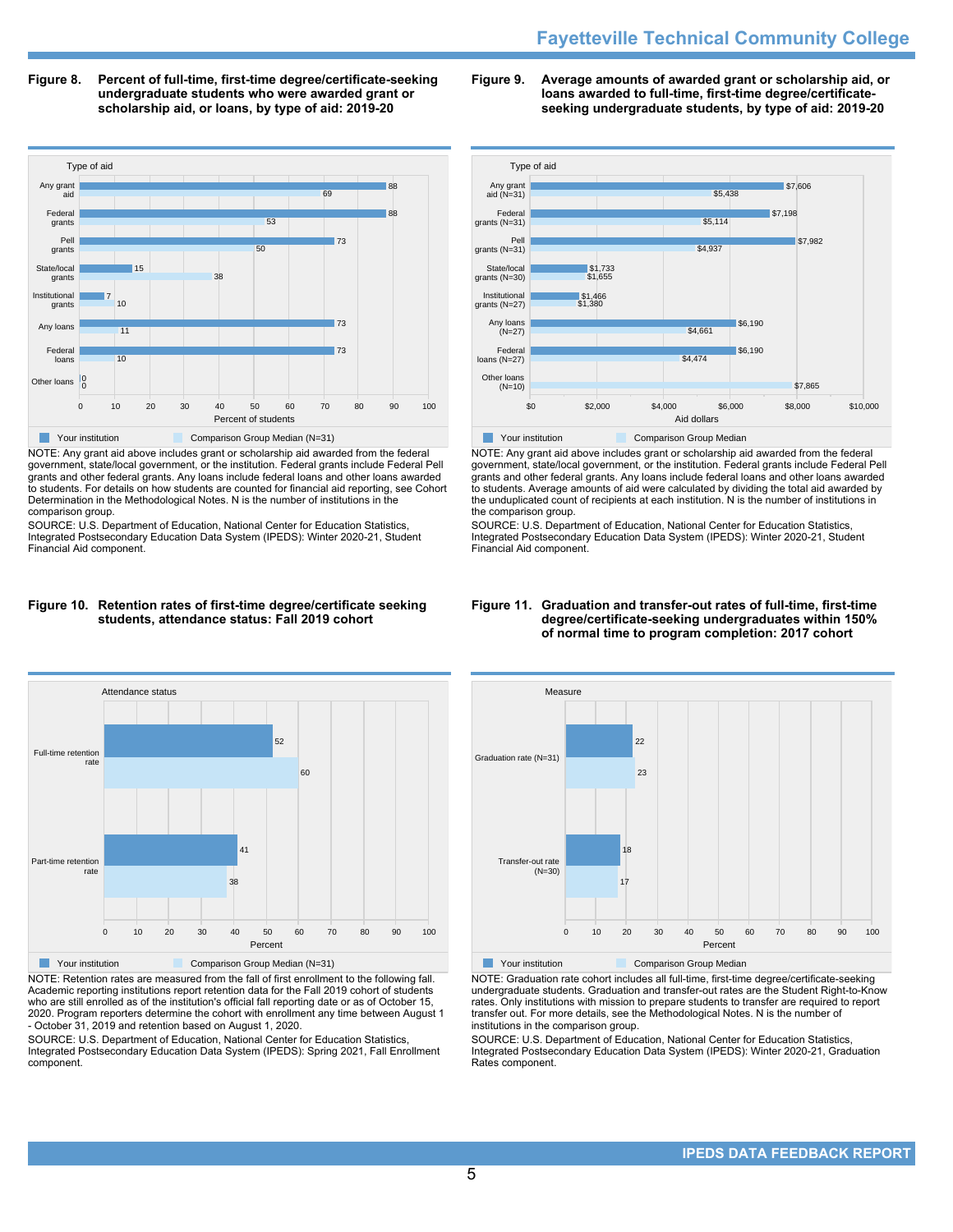**Figure 12. Graduation rates of full-time, first-time degree/certificate-seeking undergraduates within 150% of normal time to program completion, by race/ethnicity: 2017 cohort**



NOTE: For more information about disaggregation of data by race and ethnicity, see the Methodological Notes. The graduation rates are the Student Right-to-Know (SRK) rates. Median values for the comparison group will not add to 100%. N is the number of institutions in the comparison group.

SOURCE: U.S. Department of Education, National Center for Education Statistics, Integrated Postsecondary Education Data System (IPEDS): Winter 2020-21, Graduation Rates component.

#### **Figure 13. Graduation rates of full-time, first-time degree/certificateseeking undergraduates within 150% of normal time to program completion, by type of aid: 2017 cohort**

# **Figure 14. Graduation rates of full-time, first-time degree/certificateseeking undergraduates within normal time, and 150% and 200% of normal time to program completion: 2016 cohort**



NOTE: Graduation rate cohort includes all full-time, first-time degree/certificate-seeking undergraduate students. Data were collected on those students, who at entry of the cohort, were awarded a Pell Grant and students who were awarded a Subsidized Stafford loan, but did not receive a Pell Grant. Graduation rates are the Student Right-to-Know rates. For more details, see the Methodological Notes. N is the number of institutions in the comparison group.

SOURCE: U.S. Department of Education, National Center for Education Statistics, Integrated Postsecondary Education Data System (IPEDS): Winter 2020-21, Graduation Rates component.



NOTE: The 150% graduation rate is the Student Right-to-Know (SRK) rates; the Normal time and 200% rates are calculated using the same methodology. For details, see the Methodological Notes. N is the number of institutions in the comparison group. SOURCE: U.S. Department of Education, National Center for Education Statistics, Integrated Postsecondary Education Data System (IPEDS): Winter 2020-21, 200% Graduation Rates component.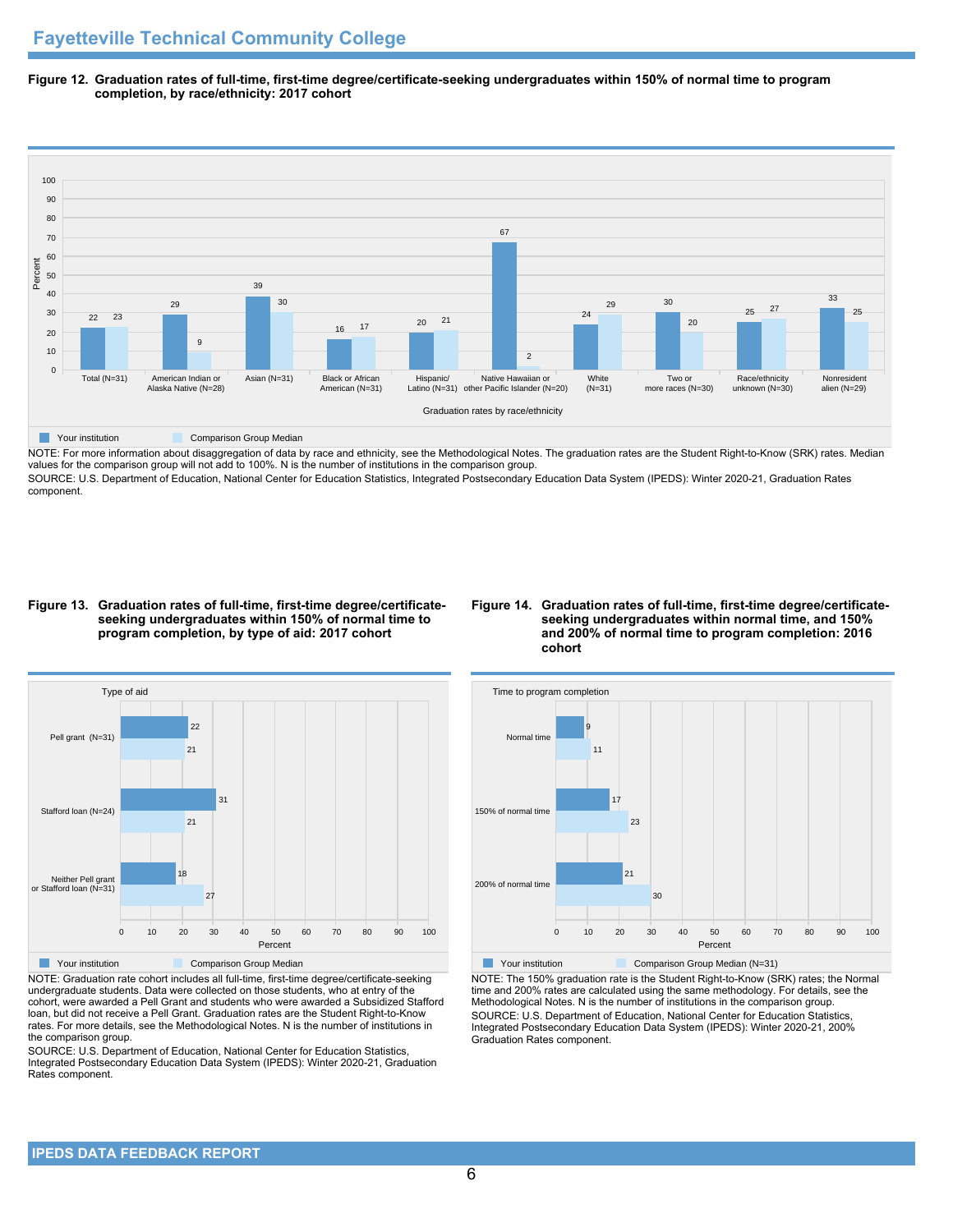# **Figure 15. Award and enrollment rates of first-time, full-time, degree/certificate-seeking undergraduates after 8 years of entry, by Pell status: 2012-13 cohort**



NOTE: Award measures are based on the highest award received after 8 years of entry and enrollment measures are based on students who did not receive an award after 8 years of entry. Student cohorts (i.e., First-time, full-time; First-time, part-time; Non-first-time, full-time; and Non-first-time, part-time) are degree/certificate-seeking undergraduate students who entered the institution between July 1, 2012-June 30, 2013. Pell recipients are students with demonstrated financial need. For more details, see the Methodological Notes. N is the number of institutions in the comparison group. Medians are not reported for comparison groups with less than three values.

SOURCE: U.S. Department of Education, National Center for Education Statistics, Integrated Postsecondary Education Data System (IPEDS): Winter 2020-21, Outcome Measures component.

# **Figure 16. Award and enrollment rates of first-time, part-time, degree/certificate-seeking undergraduates after 8 years of entry, by Pell status: 2012-13 cohort**



NOTE: Award measures are based on the highest award received after 8 years of entry and enrollment measures are based on students who did not receive an award after 8 years of entry. Student cohorts (i.e., First-time, full-time; First-time, part-time; Non-first-time, full-time; and Non-first-time, part-time) are degree/certificate-seeking undergraduate students who entered the institution between July 1, 2012-June 30, 2013. Pell recipients are students with demonstrated financial need. For more details, see the Methodological Notes. N is the number of institutions in the comparison group. Medians are not reported for comparison groups with less than three values. SOURCE: U.S. Department of Education, National Center for Education Statistics, Integrated Postsecondary Education Data System (IPEDS): Winter 2020-21, Outcome Measures component.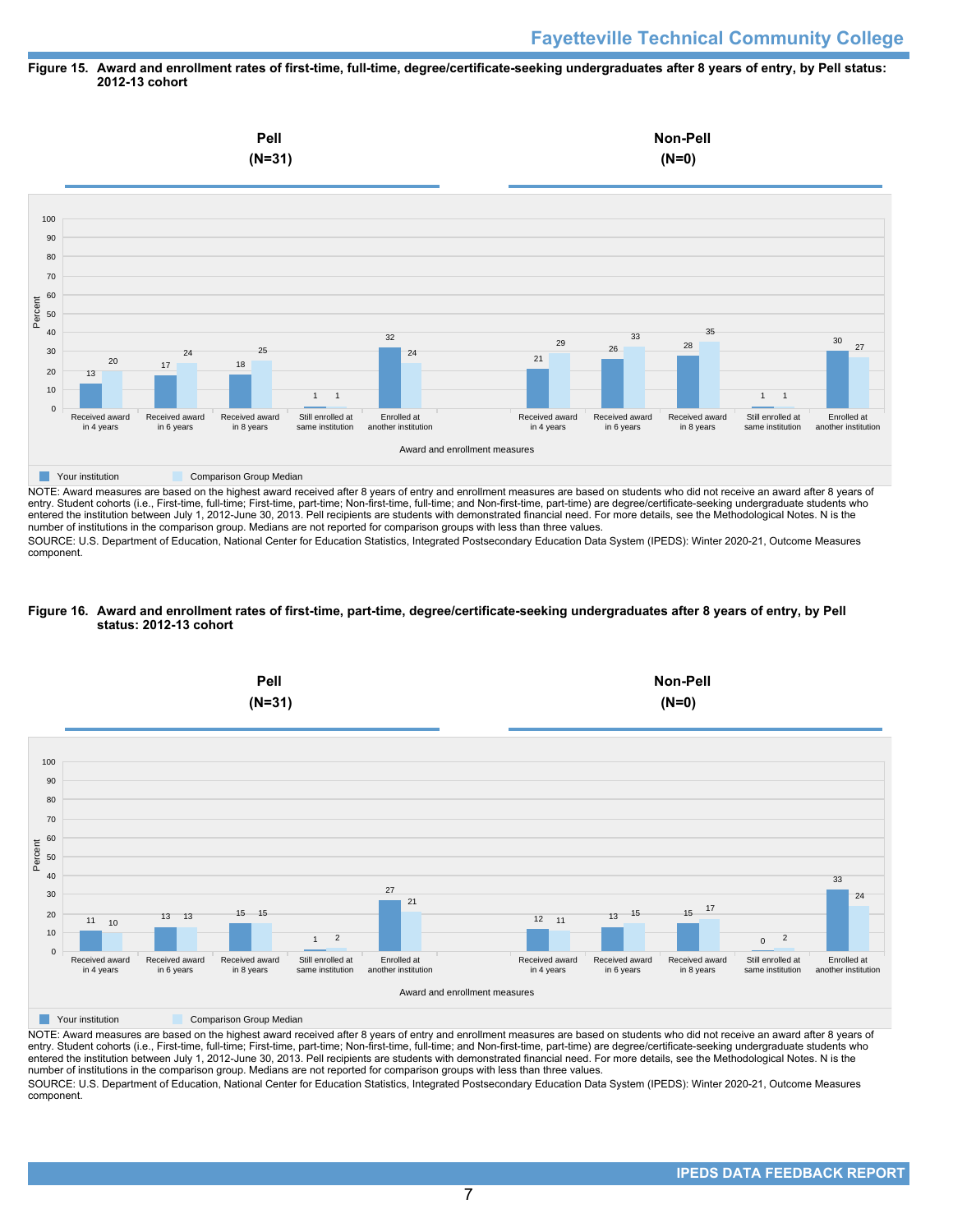# **Fayetteville Technical Community College**

#### **Figure 17. Award and enrollment rates of non-first-time, full-time, degree/certificate-seeking undergraduates after 8 years of entry, by Pell status: 2012-13 cohort**



NOTE: Award measures are based on the highest award received after 8 years of entry and enrollment measures are based on students who did not receive an award after 8 years of entry. Student cohorts (i.e., First-time, full-time; First-time, part-time; Non-first-time, full-time; and Non-first-time, part-time) are degree/certificate-seeking undergraduate students who entered the institution between July 1, 2012-June 30, 2013. Pell recipients are students with demonstrated financial need. For more details, see the Methodological Notes. N is the number of institutions in the comparison group. Medians are not reported for comparison groups with less than three values.

SOURCE: U.S. Department of Education, National Center for Education Statistics, Integrated Postsecondary Education Data System (IPEDS): Winter 2020-21, Outcome Measures component.

#### **Figure 18. Award and enrollment rates of non-first-time, part-time, degree/certificate-seeking undergraduates after 8 years of entry, by Pell status: 2012-13 cohort**



NOTE: Award measures are based on the highest award received after 8 years of entry and enrollment measures are based on students who did not receive an award after 8 years of entry. Student cohorts (i.e., First-time, full-time; First-time, part-time; Non-first-time, full-time; and Non-first-time, part-time) are degree/certificate-seeking undergraduate students who entered the institution between July 1, 2012-June 30, 2013. Pell recipients are students with demonstrated financial need. For more details, see the Methodological Notes. N is the number of institutions in the comparison group. Medians are not reported for comparison groups with less than three values. SOURCE: U.S. Department of Education, National Center for Education Statistics, Integrated Postsecondary Education Data System (IPEDS): Winter 2020-21, Outcome Measures component.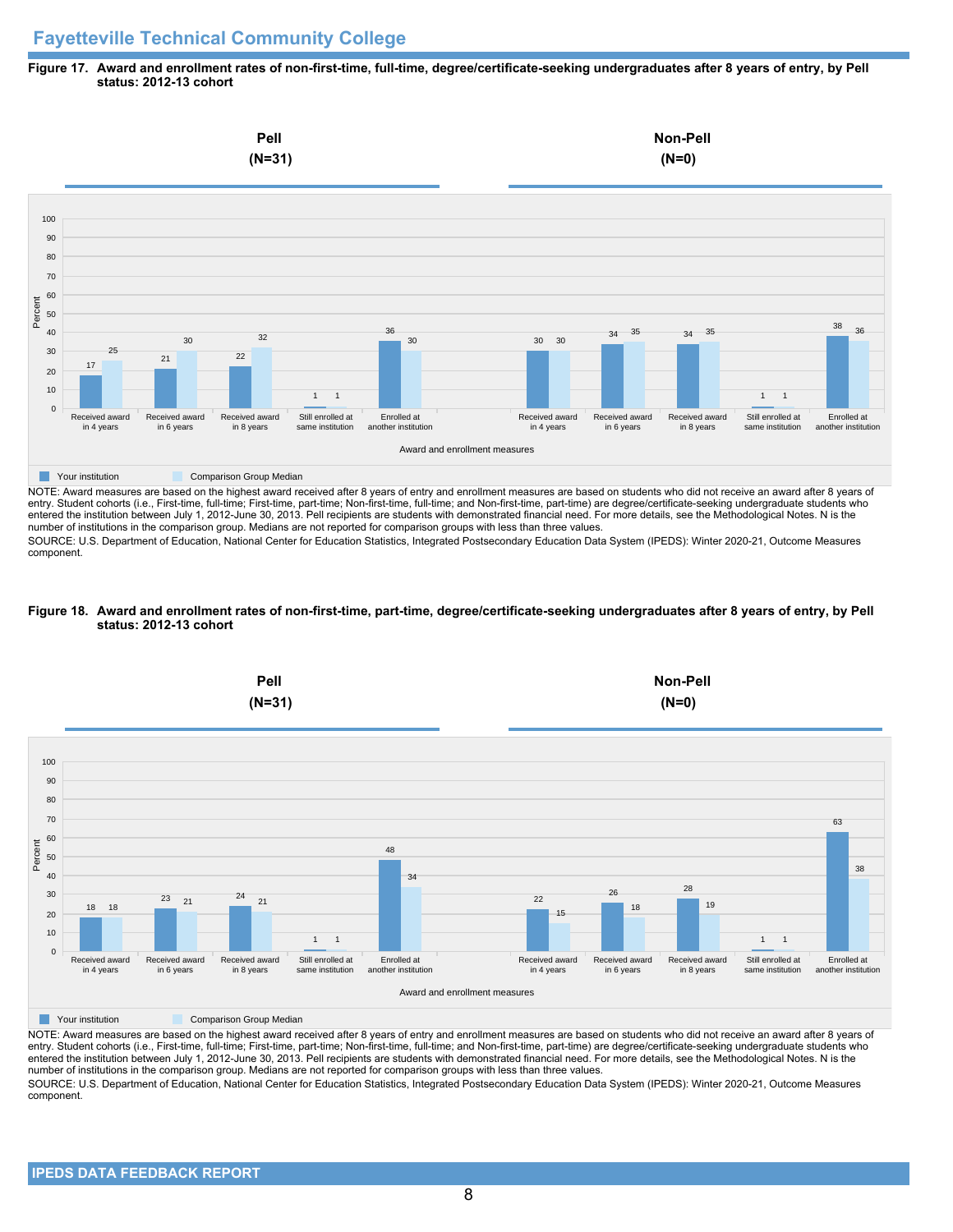**Figure 19. Percent distribution of core revenues, by source: Fiscal year 2020**

**Figure 20. Core expenses per FTE enrollment, by function: Fiscal year 2020**



NOTE: The comparison group median is based on those members of the comparison group that report finance data using the same accounting standards as the comparison institution. For more information, see the Methodological Notes. N is the number of institutions in the comparison group.

SOURCE: U.S. Department of Education, National Center for Education Statistics, Integrated Postsecondary Education Data System (IPEDS): Spring 2021, Finance component.



NOTE: Expenses per full-time equivalent (FTE) enrollment, particularly instruction, may be inflated because finance data includes all core expenses while FTE reflects credit activity only. For details on calculating FTE enrollment and a detailed definition of core expenses, see the Methodological Notes. N is the number of institutions in the comparison group. SOURCE: U.S. Department of Education, National Center for Education Statistics, Integrated Postsecondary Education Data System (IPEDS): Fall 2020, 12-month Enrollment component and Spring 2021, Finance component.

# **Figure 21. Full-time equivalent staff, by occupational category: Fall 2020**



**Your institution** Comparison Group Median (N=31)

NOTE: Graduate assistants are not included. For calculation details, see the Methodological Notes. N is the number of institutions in the comparison group. SOURCE: U.S. Department of Education, National Center for Education Statistics, Integrated Postsecondary Education Data System (IPEDS): Spring 2021, Human Resources component.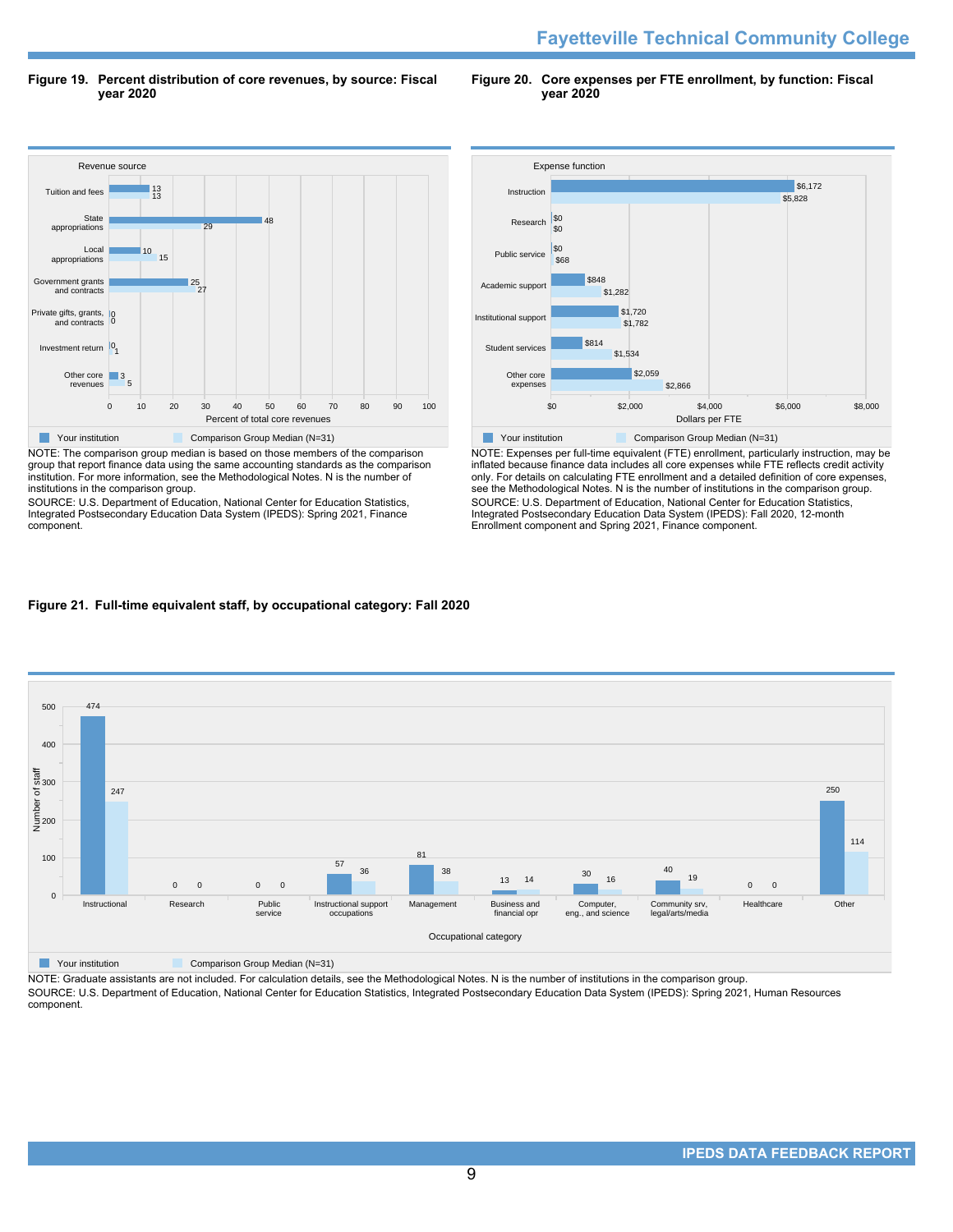**Figure 22. Average salaries of full-time instructional non-medical staff equated to 9-months worked, by academic rank: Academic year 2020-21**



NOTE: See Methodology Notes for more details on average salary. N is the number of institutions in the comparison group. Medians are not reported for comparison groups with less than three values.

SOURCE: U.S. Department of Education, National Center for Education Statistics, Integrated Postsecondary Education Data System (IPEDS): Spring 2021, Human Resources component.

# **Figure 24. Percent distribution of library expenses, by function: Fiscal Year 2020**



NOTE: N is the number of institutions in the comparison group.

SOURCE: U.S. Department of Education, National Center for Education Statistics, Integrated Postsecondary Education Data System (IPEDS): Spring 2021, Academic Libraries component.

**Figure 23. Percent distribution of library collection, by material type: Fiscal Year 2020**



NOTE: N is the number of institutions in the comparison group. SOURCE: U.S. Department of Education, National Center for Education Statistics, Integrated Postsecondary Education Data System (IPEDS): Spring 2021, Academic Libraries component.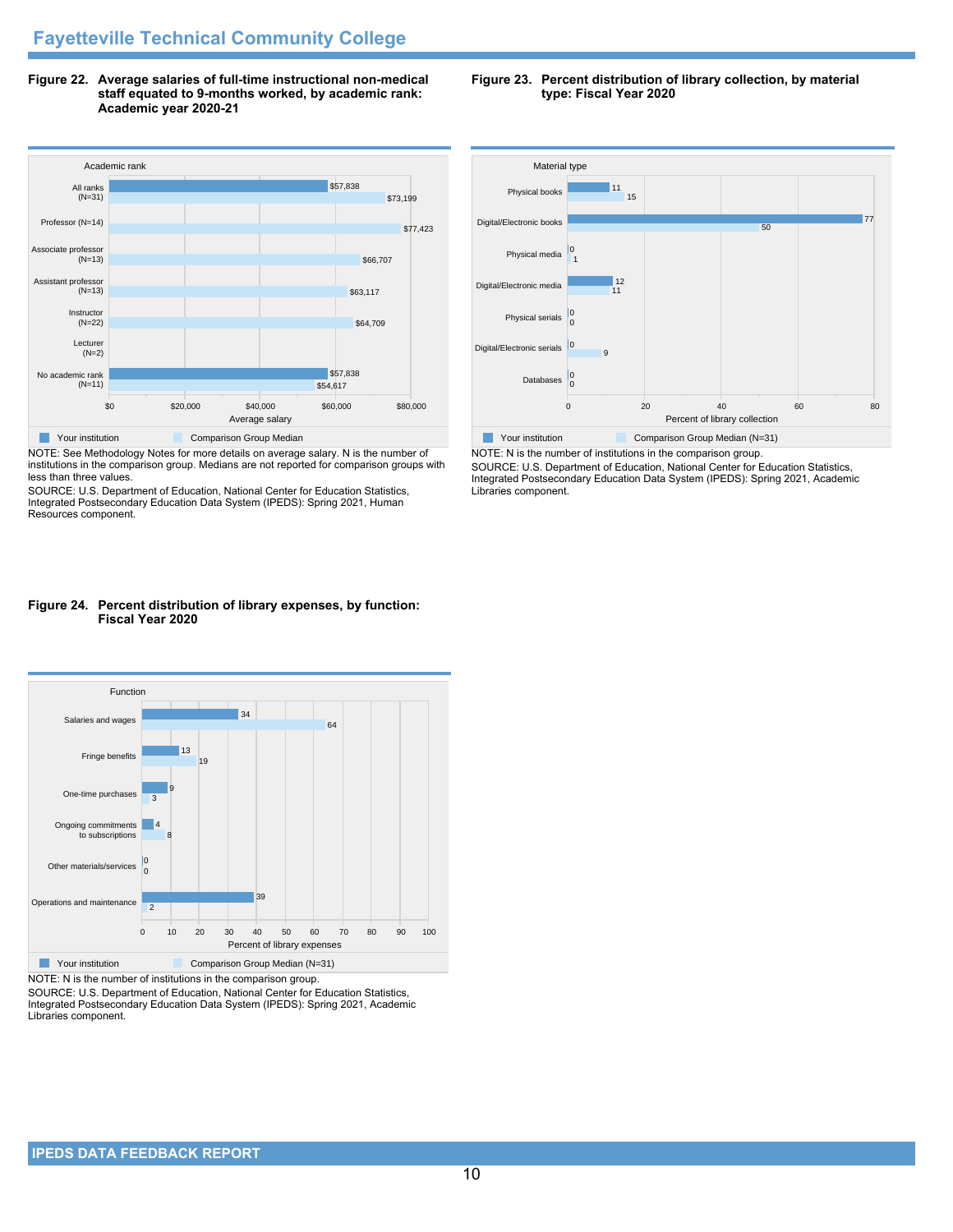# **METHODOLOGICAL NOTES**

# **Overview**

This report is based on data supplied by institutions to IPEDS during 2020-21 data collection year. Response rates exceeded 99% for most surveys. IPEDS data release memos at <https://nces.ed.gov/ipeds/use-the-data/survey-components> provide an overview of the number of institutions responding to the survey components. Furthermore, data used in this report are provisional level and may be revised for a limited time through the IPEDS Prior Year Revision system.

# **Use of Median Values for Comparison Group**

This report compares your institution's data to the median value for the comparison group for each indicator shown in the figure. If more than one indicator is present in a figure, the median values are determined separately for each indicator. Medians are not displayed for comparison groups with fewer than three values. Where percentage distributions are presented, median values may not add to 100%. To access all the data used to create the figures included in this report, go to 'Use the Data' portal on the IPEDS website at this provided link (<https://nces.ed.gov/ipeds>).

# **Missing Indicators**

If a indicator is not reported for your institution, the omission indicates that the indicator is not relevant to your institution and the data were not collected. Not all notes may be applicable to your report.

# **Use of Imputed Data**

All IPEDS data are subject to imputation for total (institutional) and partial (item) nonresponse. If necessary, imputed values were used to prepare your report.

# **Data Confidentiality**

IPEDS data are not collected under a pledge of confidentiality.

# **Disaggregation of Data by Race/Ethnicity**

When applicable, some indicators are disaggregated by race/ethnicity. Data disaggregated by race/ethnicity have been reported using the 1997 Office of Management and Budget categories. Detailed information about the race/ethnicity categories can be found at <https://nces.ed.gov/ipeds/Section/Resources>.

# **Cohort Determination for Reporting Student Financial Aid, Graduation Rates, and Outcome Measures**

Student cohorts for reporting Student Financial Aid and Graduation Rates data are based on the reporting type of the institution. For institutions that report based on an academic year (those operating on standard academic terms), student counts and cohorts are based on fall term data. Student counts and cohorts for program reporters (those that do not operate on standard academic terms) are based on unduplicated counts of students enrolled during a full 12-month period.

Student cohorts for reporting Outcome Measures are based on a full-year cohort from July 1-June 30 for all degree-granting institutions.

# **DESCRIPTION OF INDICATORS USED IN THE FIGURES**

# **Admissions (only for non-open-admissions schools)**

# *Admissions and Test Score Data*

Admissions and test score data are presented only for institutions that do not have an open admission policy, and apply to first-time, degree/certificate-seeking undergraduate students only. Applicants include only those students who fulfilled all requirements for consideration for admission and who were notified of one of the following actions: admission, non-admission, placement on a wait list, or application withdrawn (by applicant or institution). Admitted applicants (admissions) include wait-listed students who were subsequently offered admission. Early decision, early action, and students who began studies during the summer prior to the fall reporting period are included. For customized Data Feedback Reports, test scores are presented only if scores are required for admission.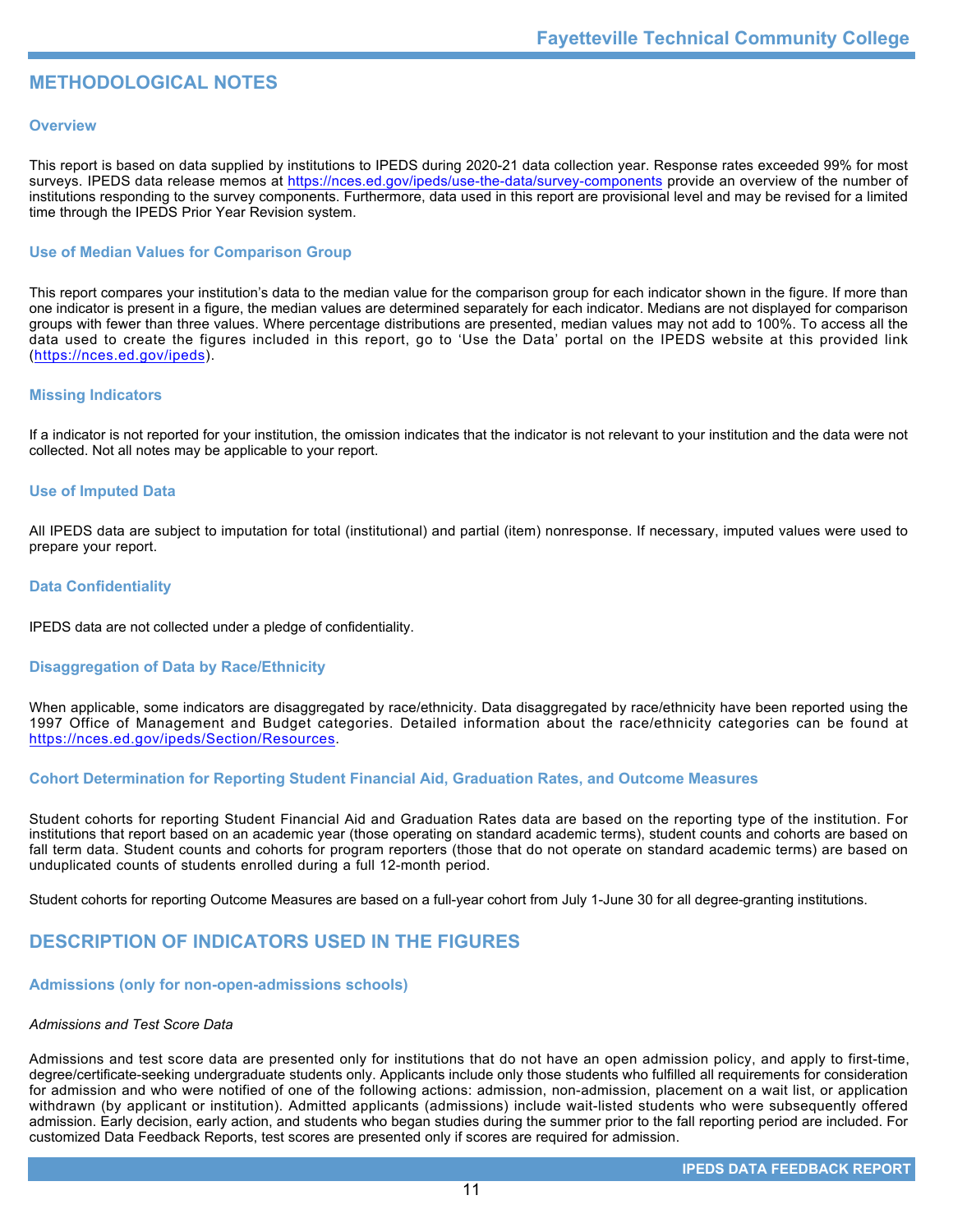# **Student Enrollment**

# *Enrollment Counts*

12-month Enrollment captures a cumulative unduplicated headcount of enrollment over the full 12-month period beginning July 1 and ending June 30. In contrast, Fall Enrollment captures number of students enrolled on a particular date in the fall. Fall enrollment is often referred to as a "snapshot" of an institution's enrollment at a specific time.

# *FTE Enrollment*

The full-time equivalent (FTE) enrollment used in this report is the sum of the institution's FTE undergraduate enrollment and FTE graduate enrollment (as calculated from or reported on the 12-month Enrollment component). Undergraduate and graduate FTE are estimated using 12-month instructional activity (credit and/or contact hours). See "Calculation of FTE Students (using instructional activity)" in the IPEDS Glossary at <https://surveys.nces.ed.gov/ipeds/VisGlossaryAll.aspx>.

# **Completions**

# *Completions and Completers*

Completions collects data on undergraduate and graduate completions and completers in a 12-month period. Completions are the counts of postsecondary awards granted where each award reported once but multiple awards may be reported for one recipient. Completers are the counts of students granted postsecondary awards. The count of completers is collected in two ways. The first way counts all completers, while the second way counts completers by award level (e.g., number of associate's completers, number of bachelor's completers).

# **Student Financial Aid**

#### *Financial Aid Recipients and Amounts*

Student Financial Aid collects the counts of undergraduate students awarded different types of financial aid and the total amounts of aid awarded. The average dollar amount of aid awarded is then calculated. In addition, Student Financial Aid collects counts of full-time, first-time undergraduate student awarded aid and amounts of aid, and counts and disbursed amounts for undergraduate and graduate students receiving military education benefits.

# **Charges and Average Net Price**

# *Average Institutional Net Price*

IPEDS collects data to calculate average net price at each institution for two groups of undergraduate students: those awarded grant and scholarship aid and those awarded Title IV federal aid.

Average net price is calculated for full-time, first-time degree/certificate-seeking undergraduates who were awarded grant or scholarship aid from the federal government, state/local government, or the institution anytime during the academic year. For public institutions, this includes only students who paid the in-state or in-district tuition rate. Other sources of grant aid are excluded. Average net price is generated by subtracting the average amount of federal, state/local government, and institutional grant and scholarship aid from the total cost of attendance. Total cost of attendance is the sum of published tuition and required fees (lower of in-district or in-state for public institutions), books and supplies, and the weighted average of room and board, and other expenses.

For the purpose of the IPEDS reporting, aid awarded refers to financial aid that was awarded to, and accepted by, a student. This amount may differ from the aid amount that is disbursed to a student.

# **Retention, Graduation Rates, and Outcome Measures**

# *Retention Rates*

Retention rates are measures of the rate at which students persist in their educational program at an institution, expressed as a percentage. For four-year institutions, this is the percentage of first-time bachelors (or equivalent) degree-seeking undergraduates from the previous fall who are again enrolled in the current fall. For all other institutions this is the percentage of first-time degree/certificate-seeking students from the previous fall who either re-enrolled or successfully completed their program by the current fall. The full-time retention rate is calculated using the percentage of full-time, first-time degree/certificate-seeking undergraduates, while the part-time rate is calculated using the percentage of part-time, first-time degree/certificate-seeking undergraduates.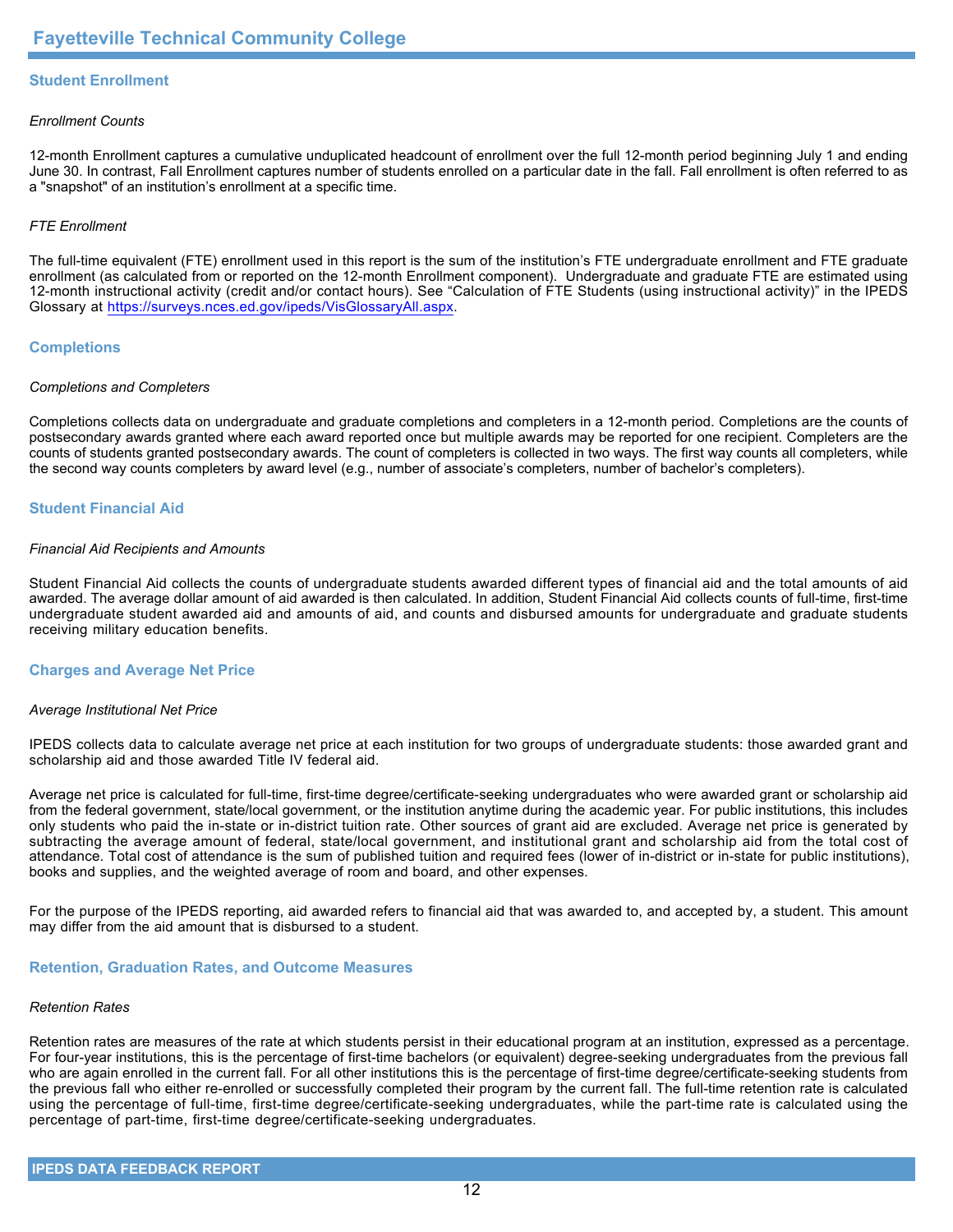# *Graduation Rates and Transfer-out Rate*

Graduation rates are those developed to satisfy the requirements of the Student Right-to-Know Act and Higher Education Act, as amended, and are defined as the total number of individuals from a given cohort of full-time, first-time degree/certificate-seeking undergraduates who completed a degree or certificate within a given percent of normal time to complete all requirements of the degree or certificate program; divided by the total number of students in the cohort of full-time, first-time degree/certificate-seeking undergraduates minus any allowable exclusions. Institutions are permitted to exclude from the cohort students who died or were totally and permanently disabled; those who left school to serve in the armed forces or were called up to active duty; those who left to serve with a foreign aid service of the federal government, such as the Peace Corps; and those who left to serve on an official church mission.

A further extension of the traditional Graduation Rates (GR) component which carries forward 100% and 150% graduation rates data previously reported in the GR component is the Graduation Rates 200% (GR200) component, which requests information on any additional completers and exclusions from the cohort between 151% and 200% normal time for students to complete all requirements of their program of study.

Transfer-out rate is the total number of students from the cohort who are known to have transferred out of the reporting institution (without earning a degree/award) and subsequently re-enrolled at another institution within the same time period; divided by the same adjusted cohort (initial cohort minus allowable exclusions) as described above. Only institutions with a mission that includes providing substantial preparation for students to enroll in another eligible institution are required to report transfers out.

#### *Outcome Measures Data*

Alternative measures of student success are reported by degree-granting institutions to describe the outcomes of four degree/certificateseeking undergraduate student groups: First-time, full-time (FTFT); First-time, part-time (FTPT); Non-first-time, full-time entering (NFTFT); and Non-first-time, part-time entering (NFTPT). Additionally, each of the four cohorts collects data on two subcohorts: Pell grant recipients and non -Pell grant recipients. These measures provide the 4-year, 6-year, and 8-year award rates (or completions rates) after entering an institution. NCES calculates award rates by dividing a cohort's or subcohort's adjusted cohort into the number of total awards at 4-year, 6-year, and 8year status points.

The initial cohort can be revised and take allowable exclusions resulting in an adjusted cohort. Institutions are permitted to exclude from the initial cohort students who died or were totally and permanently disabled; those who left school to serve in the armed forces or were called up to active duty; those who left to serve with a foreign aid service of the federal government, such as the Peace Corps; and those who left to serve on an official church mission.

The highest award and the type of award (i.e., certificate, Associate's, or Bachelor's) are reported at each status point. For students who did not earn an undergraduate award after 8-years of entry, the enrollment statuses are reported as either still enrolled at the institution, or subsequently transferred out of the institution. Unlike the Graduation Rates data, all institutions must report on a full-year cohort (students entering July 1 of one year to June 30 to the next) and on their transfer out students, regardless if the institution has a mission that provides substantial transfer preparation.

# **Finance**

#### *Core Revenues*

Core revenues for public institutions reporting under GASB standards include tuition and fees; government (federal, state, and local) appropriations and operating and nonoperating grants/contracts; private gifts, grants, and contracts (private operating grants/contracts plus gifts and contributions from affiliated entities); sales and services of educational activities; investment income; other operating and nonoperating sources; and other revenues and additions (capital appropriations and grants and additions to permanent endowments). "Other core revenues" include federal appropriations, sales and services of educational activities, other operating and nonoperating sources, and other revenues and additions.

Core revenues for private, not-for-profit institutions (and a small number of public institutions) reporting under FASB standards include tuition and fees; government (federal, state, and local) appropriations and grants/contracts; private gifts, grants and contracts (including contributions from affiliated entities); investment return; sales and services of educational activities; and other sources (a generated category of total revenues minus the sum of core and noncore categories on the Finance component). "Other core revenues" include government (federal, state, and local) appropriations, sales and services of educational activities, and other sources.

Core revenues for private, for-profit institutions reporting under FASB standards include tuition and fees; government (federal, state, and local) appropriations and grants/contracts; private grants/ contracts; investment income; sales and services of educational activities; and other sources (a generated category of total revenues minus the sum of core and noncore categories on the Finance component). "Other core revenues" include government (federal, state, and local) appropriations and other sources.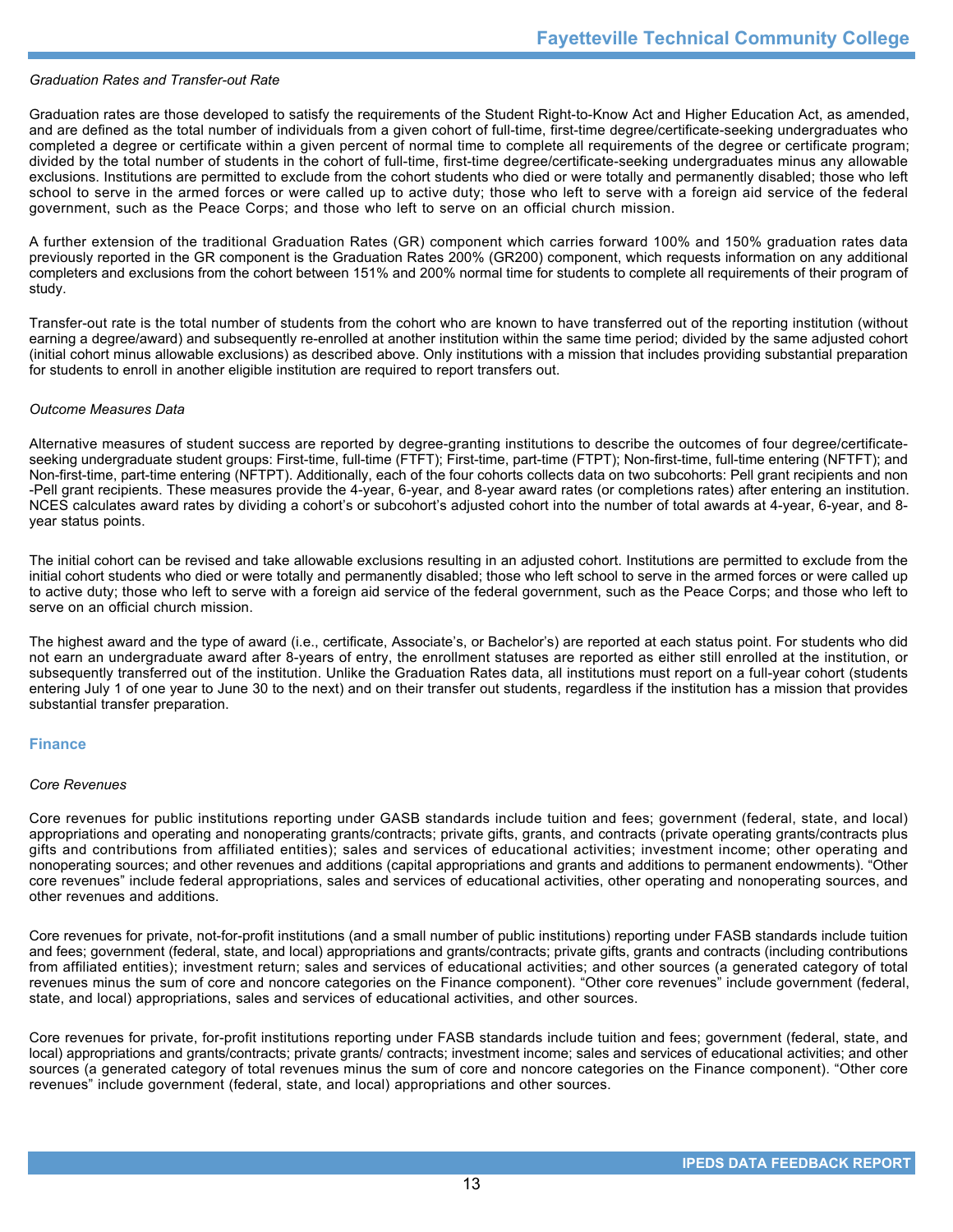At degree-granting institutions, core revenues exclude revenues from auxiliary enterprises (e.g., bookstores and dormitories), hospitals, and independent operations. Non-degree-granting institutions do no report revenue from auxiliary enterprises in a separate category, and thus may include these amounts in the core revenues from other sources.

# *Core Expenses*

Core expenses include expenses for instruction, research, public service, academic support, student services, institutional support, scholarships and fellowships (GASB) or net grant aid to students (FASB) and other expenses. Core expenses exclude expenses for auxiliary enterprises, hospitals, and independent operations. "Other core expenses" is the sum of grant aid/scholarships and fellowships and other expenses.

# *Endowment Assets*

Endowment assets, for public institutions under GASB standards, and private, not-for-profit institutions under FASB standards, include gross investments of endowment funds, term endowment funds, and funds functioning as endowment for the institution and any of its foundations and other affiliated organizations. Private, for-profit institutions under FASB do not hold or report endowment assets.

# *Salaries and Wages*

Salaries and wages for public institutions under GASB standards and private (not-for-profit and for-profit) institutions under FASB standards, include amounts paid as compensation for services to all employees regardless of the duration of service, and amounts made to or on behalf of an individual over and above that received in the form of a salary or wage.

# **Staff**

# *FTE Staff*

The full-time-equivalent (FTE) by occupational category is calculated by summing the total number of full-time staff and adding one-third of the total number of part-time staff. Occupational categories include instructional staff, research staff, public service staff, instructional support staff, management staff, and other occupations. Instructional staff are primarily engaged in teaching and do a combination of teaching, research, and/or public service. Research staff are staff whose primary function is research while public service staff are staff whose primary function is public service. Instructional support occupations include archivists, curators, and museum technicians; librarians and media collections specialists; librarian technicians; student and academic affairs and other education services occupations. Other staff include staff in service occupations; sales and related occupations; office and administrative support occupations; natural resources, construction, and maintenance occupations; production, transportation and material moving occupations; and military specific occupations. Graduate assistants are not included.

# *Equated Instructional Non-Medical Staff Salaries*

Institutions reported the number of full-time nonmedical instructional staff and their salary outlays by academic rank, gender, and the number of months worked (9-, 10-, 11-, and 12-months). Salary outlays for staff who worked 10-, 11-, and 12-months were equated to 9-months of work by multiplying the outlays reported for 10-months by 0.90, the outlays reported for 11 months by 0.818, and the outlays reported for 12 months by 0.75. The equated 10-, 11-, and 12-outlays were then added to the outlays for instructional staff that worked 9-months to generate a total 9-month equated salary outlay. The total 9-month equated outlay was then divided by total number of instructional non-medical staff to determine an equated 9-month average salary. This calculation was done for each academic rank. Salary outlays were not reported for staff that work less than 9-months and were excluded.

# *Student-to-Faculty Ratio*

Institutions can provide their institution's student-to-faculty ratio (i.e., student-to-instructional staff) for undergraduate programs or follow the NCES guidance in calculating their student-to-faculty ratio, which is as follows: the number of FTE students (using Fall Enrollment survey data) divided by total FTE instructional staff (using the total Primarily instruction + Instruction/research/public service staff reported in Human Resources component and adding any not primarily instructional staff that are teaching a credit course). For this calculation, FTE for students is equal to the number of the full-time students plus one-third the number of part-time students; FTE for instructional staff is similarly calculated. Students in "stand-alone" graduate or professional programs (such as, medicine, law, veterinary, dentistry, social work, or public health) and instructional staff teaching in these programs are excluded from the FTE calculations.